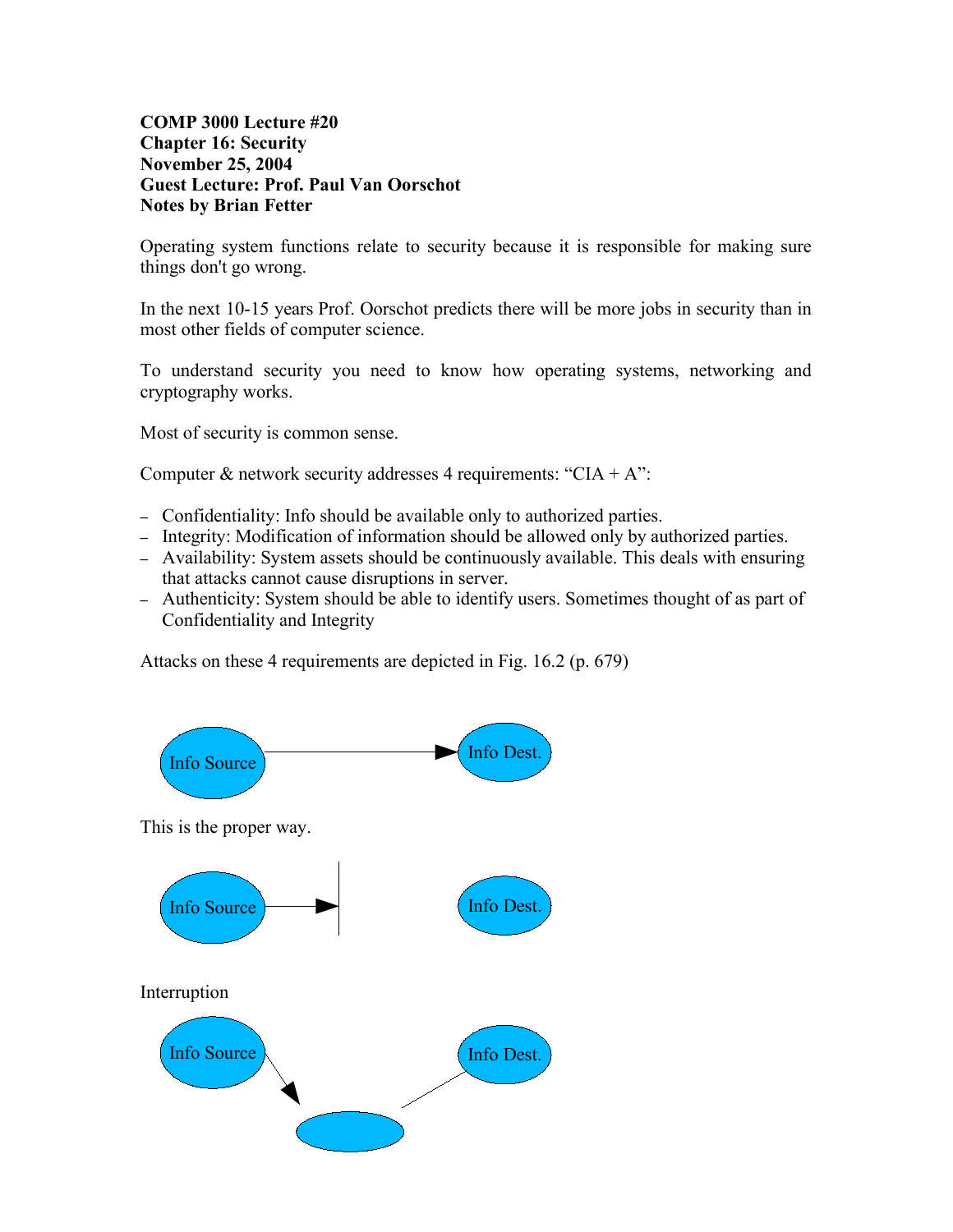# Modification



Fabrication

What are the assets that are at risk?

- Hardware
	- Client, Server, Firewall, Router
	- Includes CPU and Memory
- Software
	- Application
	- O/S, O/S Kernel
	- Device Drivers
- Data
	- Application, O/S, drivers
- Communications links/channels
	- Connectivity
	- "Bandwidth" In the sense of the word as being the amount of data that someone can push through a network.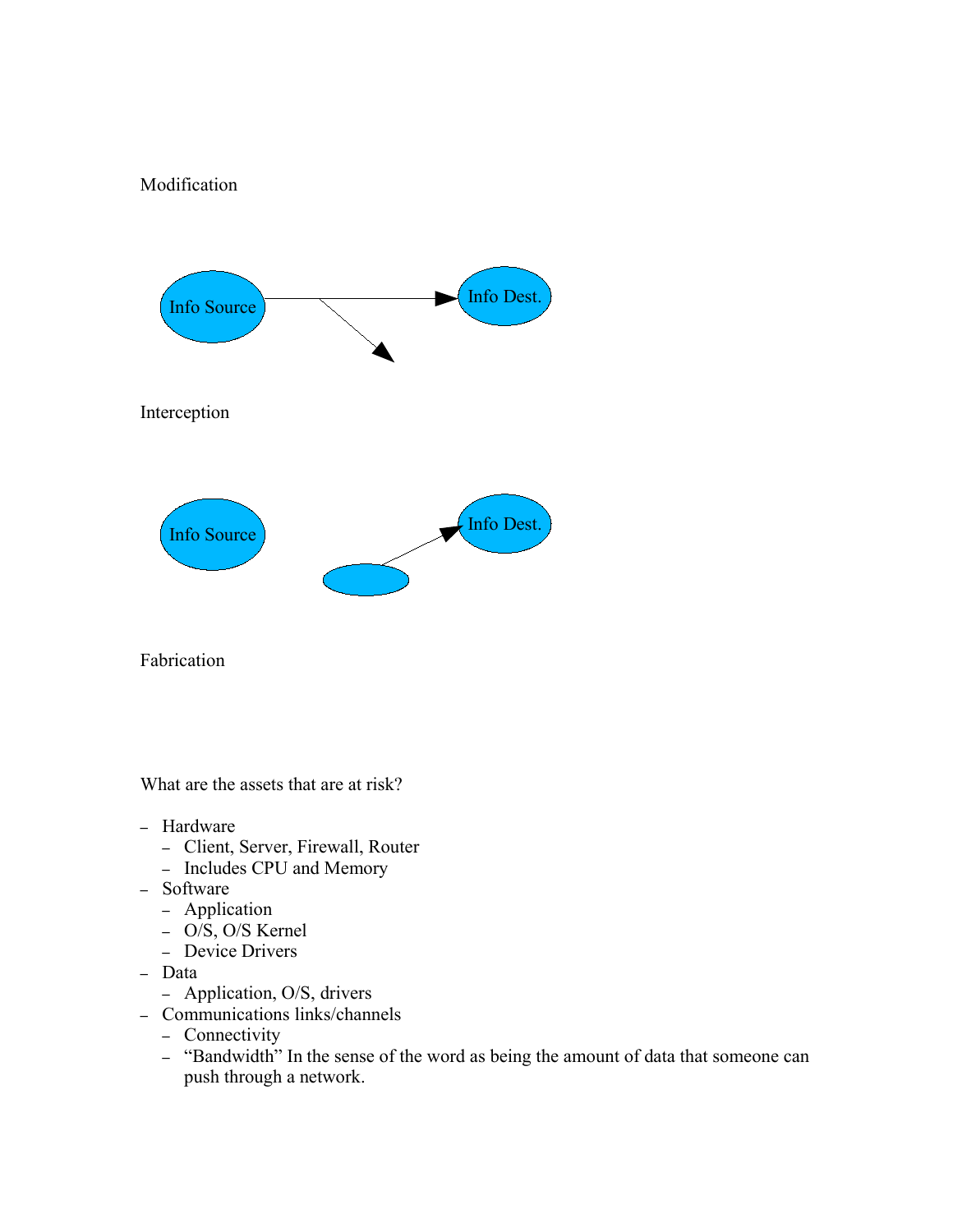### **Network security attacks are classified as:**

- Passive
	- No direct impact on system.
	- Eavesdropping on unencrypted transmissions.
	- Traffic analysis on encrypted transmissions. Useful for when the presence or absence of traffic is almost as important as the content of traffic itself.
- Active
	- The system is directly impacted in some way.
	- Someone injects a new message impersonating another party. (Masquerade)
	- Replaying a message, such as when someone tries to add additional credits to their bank account similar to a valid one in the past
	- Modification of a message, such as changing a deposit for \$10 to a deposit for \$1000
	- Denial of service (DOS), which causes a system to be too bogged down by false request to be able to process legitimate ones, affects availability.

## **16.2 Protection**

## **Multi-programming environment -> sharing of resources.**

If a program for marking is on the same machine that has the database for payroll you must make sure that memory from one program cannot interfere with data from another or a TA could change their hourly wage.

Options:

- No protection
	- Sensitive applications/procedures run at different times
- Isolation
	- Each process runs/operates separately from others
	- Each having their own address space
	- No sharing or communication between processes
- Share all or nothing
	- An object owner declares an object to be public or private
- Share via access limitation
	- O/S checks access permissions on a user-object basis
- Sharing via dynamic capabilities
	- Dynamic creation of sharing rights for objects
- Limit the use of an object
	- Access to the object as well as type of access is controlled (file Read, Write, Execute)

#### **Protection of memory:**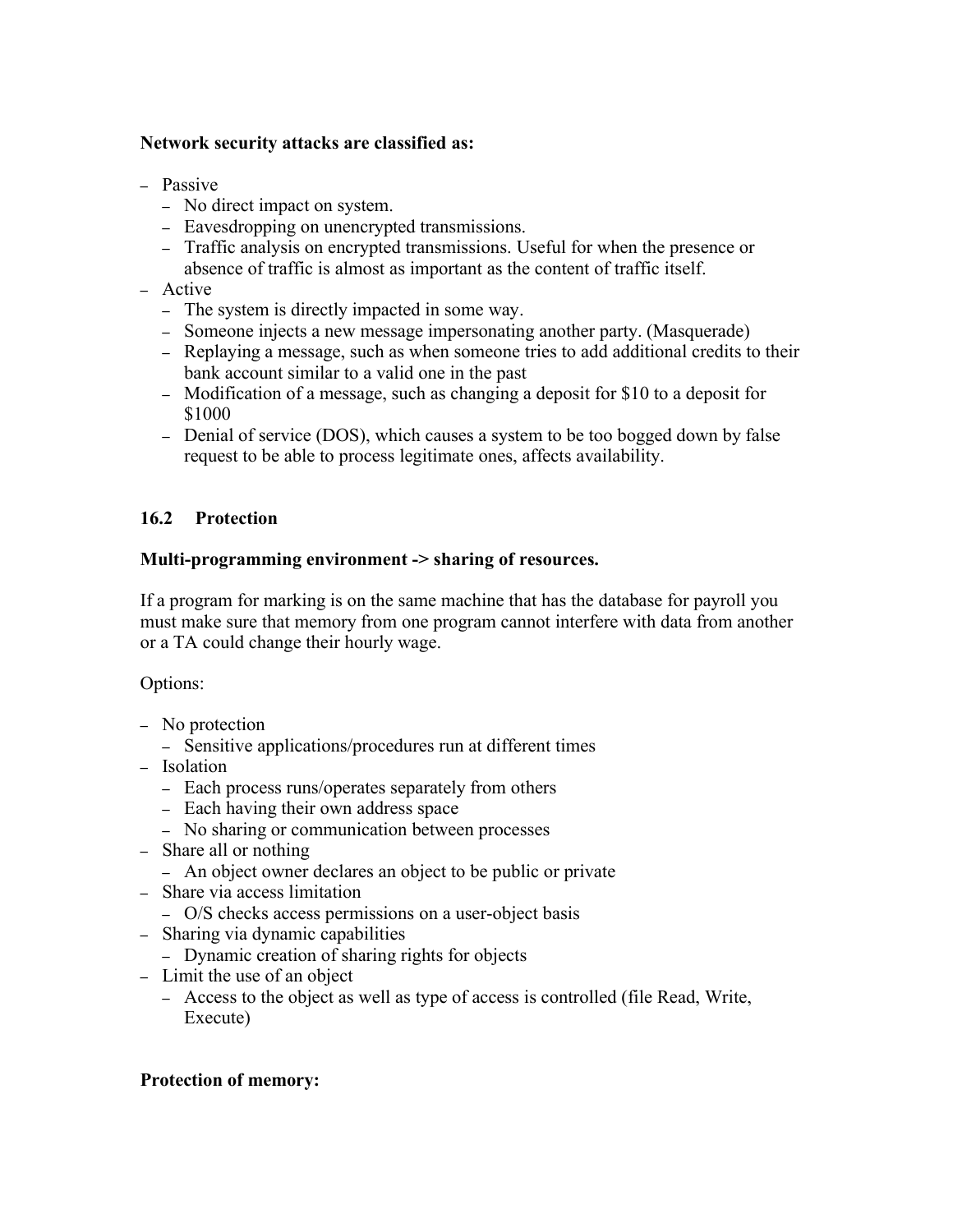If we have two programs running at the same time and one program with a bug tries to access memory from other programs, this will likely cause corruption or a crash. This area deals with both intentional and unintentional attacks.

- Separating memory space between processes is done (naturally) via a virtual memory scheme. (eg. segmentation or paging or some combination)
- For complete isolation, O/S assures each segment or page accessible to only 1 process.

Look at page 686 for an example including IBM zSeries machines.

## **Access Control For User Accounts (userid-password)**

- Userid is necessary for determining which account is being accessed
- Password is the specific password for that particular account
- Finding userids are quite easy to find, and therefore passwords must be secret.
- Password serves to authenticate the user, in the sense that if the system receives a userid and a password that is correct for that userid the system accepts that the person that entered that password is the legitimate person associated with this account.
- Passwords are problematic as they are forgotten, are sometimes revealed unintentionally, people who have the password may change from being a valid user to an invalid one, people typically choose bad passwords to facilitate remembering them.

## **Access Control For Objects**

A login typically gives access to one machine, but it does not necessarily give you access to everything on that machine. Additional controls may need to be kept to ensure that certain other processes running on that machine that a user does not have access to require additional authentication in order to modify them.

– Most common mechanism for ensuring this is an access matrix.

|           | Object 1 | Object 2 | Object 3 | $\bullet\bullet\bullet$ |
|-----------|----------|----------|----------|-------------------------|
| Alice     |          |          |          |                         |
| Bob       |          |          |          |                         |
| Charlie   |          |          |          |                         |
| $\ddotsc$ |          |          |          |                         |
|           |          |          |          |                         |

Access Permissions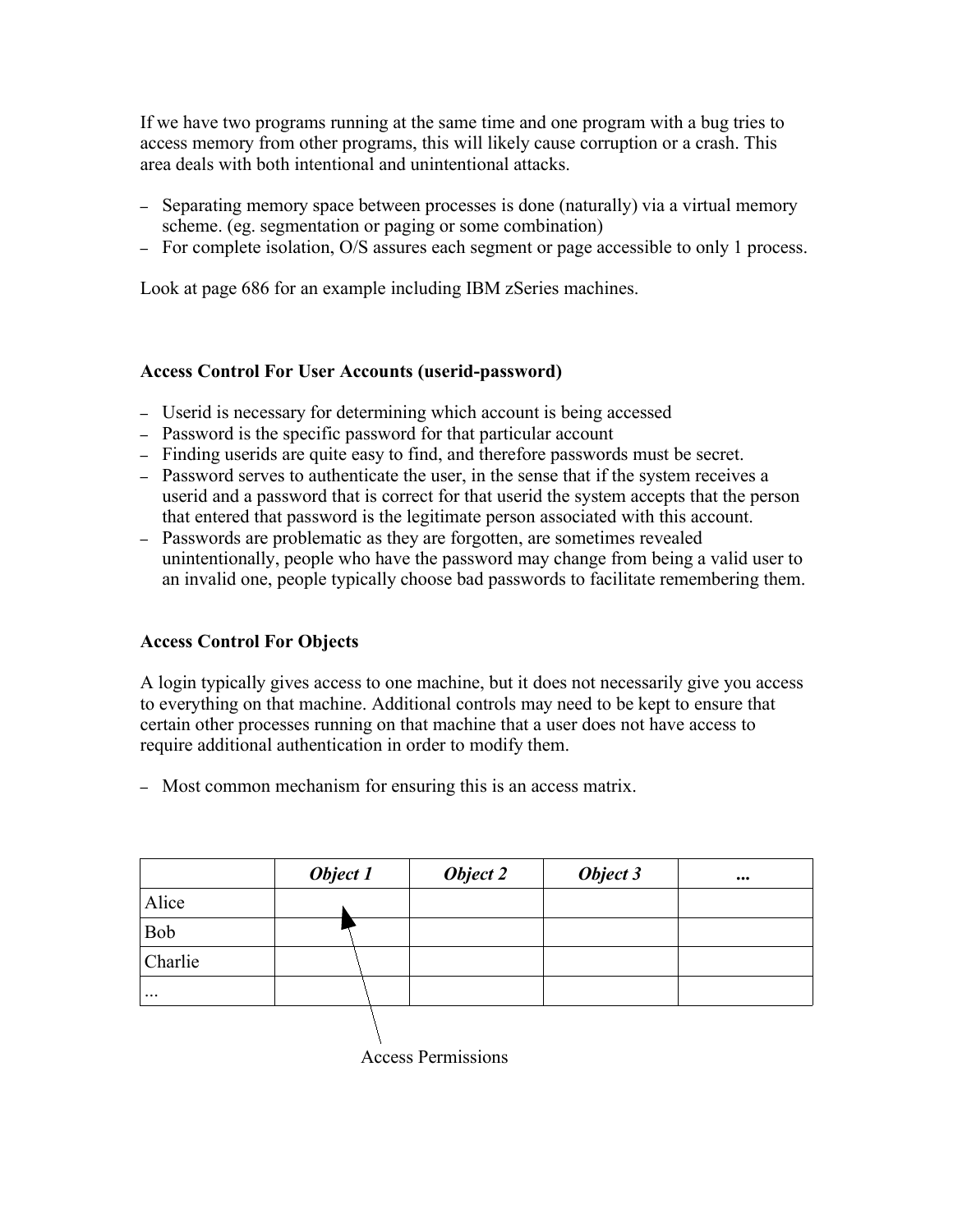Columns in an access matrix are access control lists for objects. These show all users allowed to use a particular object.

Rows in an access matrix are capability lists for users and specify all permissions of a particular user. This is more difficult to manage as associating everything with each user is hard to manage. Must be verifiable and unforgeable.

Objects can trust their own access control lists but it is more difficult to authenticate capability lists.

#### **16.3 Intruders**

In the world we typically are trusting. As software developers we typically test things without thinking about deliberate attack. Security experts must always think about what goes wrong.

Typically designers of any product don't think too much about malicious actions, creating a tire you don't think about trying to prevent someone from cutting the tire with a knife.

## **Classifications:**

- Masquerader -> not allowed on system, uses someone else's account (outsider)
- Misfeaser -> allowed on system but bypasses controls (insider)
- Clandestine User -> gets access to system without having any auditing or being considered a user by the system.

Easiest way to get into someone else's account is to get a hold of their userid and password.

The biggest problem with passwords is that people choose passwords can be guessed relatively easily.



## Can be intercepted.

One way to fix this is to use a one-way function f to change the password p so that  $f(p)$  is